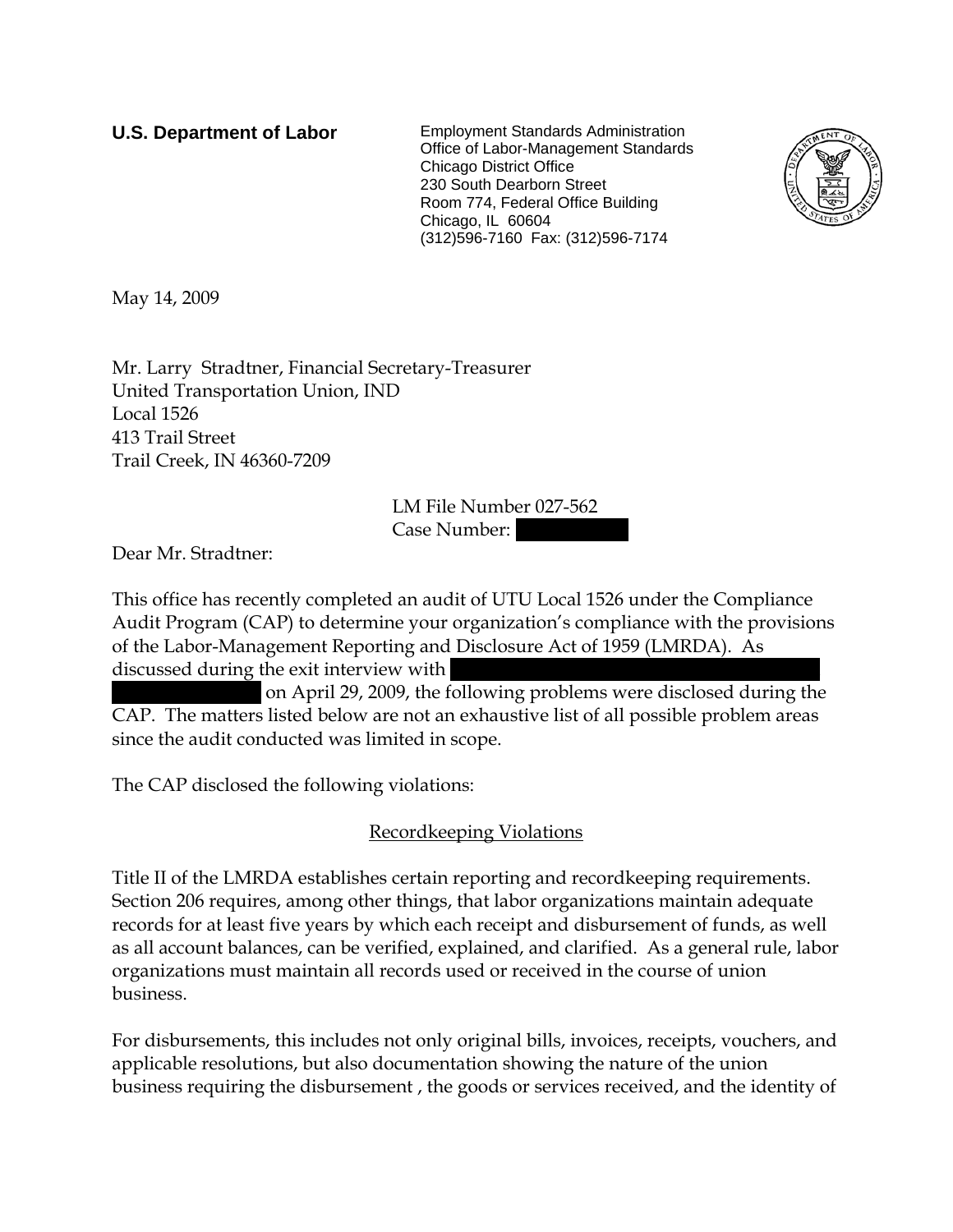Mr. Larry Stradtner May 14, 2009 Page 2 of 4

the recipient(s) of the goods or services. In most instances, this documentation requirement can be satisfied with a sufficiently descriptive expense receipt or invoice. If an expense receipt is not sufficiently descriptive, a union officer or employee should write a note on it providing the additional information. For money it receives, the labor organization must keep at least one record showing the date, amount, purpose, and source of that money. The labor organization must also retain bank records for all accounts.

The audit of Local 1526's 2008 records revealed the following recordkeeping violations:

## 1. Meal Expenses

Local 1526 did not require officers and employees to submit itemized receipts for meal expenses totaling at least \$264.95. The union must maintain itemized receipts provided by restaurants to officers and employees. These itemized receipts are necessary to determine if such disbursements are for union business purposes and to sufficiently fulfill the recordkeeping requirement of LMRDA Section 206.

Local 1526 records of meal expenses did not always include written explanations of union business conducted or the names and titles of the persons incurring the restaurant charges. For example, Local Committee of Adjustment (LCA) members failed to submit itemized receipts for food and alcohol consumed at bars during their attendance at a conference in Nashville, TN totaling \$264.95. The itemized receipts were provided by the vendor, but not retained or submitted by the LCA members in attendance. Although, the Local's current policy on expenses, which include travel expenses, states that "all reasonable expenses" will be authorized this same policy requires such expenses to be submitted to the general membership for approval during a membership meeting. It is not possible for the membership to make an accurate assessment of the reasonableness of such transactions without the itemized receipts which were not submitted

The audit found numerous instances contained in the Local's 2008 records of meal expenses that listed explanations of union business conducted as well as the names and titles of the persons incurring the restaurant charges. In these same instances, itemized receipts were submitted and included as part of the supporting documentation for the disbursement. Union records of meal expenses must include written explanations of the union business conducted and the full names and titles of all persons who incurred the restaurant charges. Also, the records retained must identify the names of the restaurants where the officers or employees incurred meal expenses.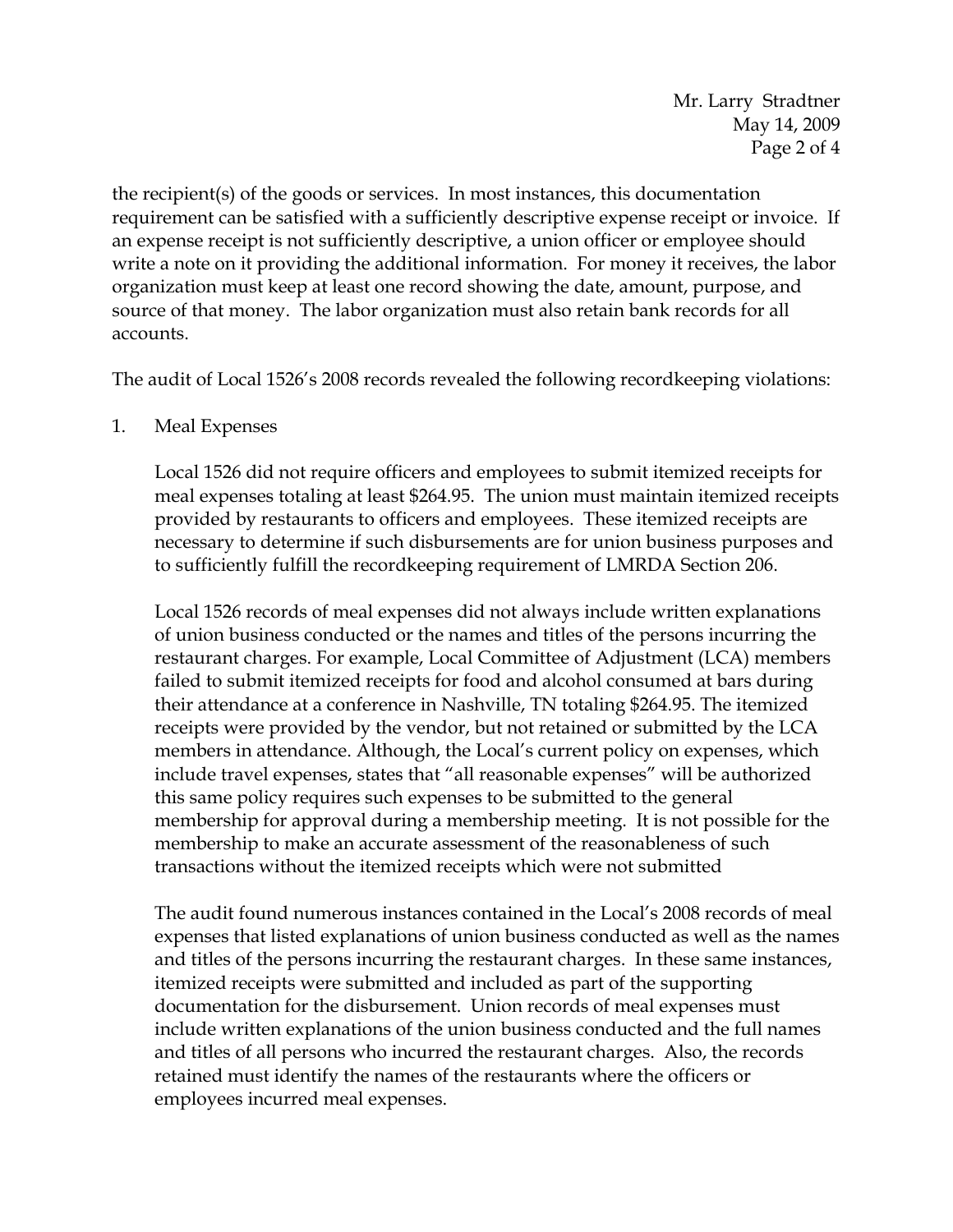Mr. Larry Stradtner May 14, 2009 Page 3 of 4

### 2. Lost Wages

The audit found at least 25 instances when Local 1526 did not retain adequate documentation for lost wage reimbursement payments to  $\blacksquare$ . The union must maintain records in support of lost wage claims that identify each date lost wages were incurred, the number of hours lost on each date, the applicable rate of pay, and a description of the union business conducted. The OLMS audit found that Local 1526, retained vouchers, documenting dates and times but failed to adequately address the applicable rates of pay of the officers and employees incurring lost time.

A voucher from a member of the Local Committee of Adjustment failed to provide a description of the union business conducted. The voucher in question described the nature of the union business conducted as only "union business" and included the wrong dates that the lost time was incurred.

During the exit interview, I provided a sample of an expense voucher Local 1526 may use to satisfy this requirement. The sample identifies the type of information and documentation that the local must maintain for lost wages and other officer expenses.

3. Disposition of Property

Local 1526 did not maintain an inventory of property it purchased, sold, or gave away. The Local owns a filing cabinet and two computers as well as other office equipment but failed to list these items on an inventory list or to properly report these items on Item 30 (Other Assets) of the LM-3. The union must report the value of any union property on hand at the beginning and end of each year in Item 30 (Other Assets) of the LM-3. The union must retain an inventory or similar record of property on hand to verify, clarify, and explain the information that must be reported in Item 30.

Based on your assurance that Local 1526 will retain adequate documentation in the future, OLMS will take no further enforcement action at this time regarding the above violations.

#### Reporting Violations

The audit disclosed a violation of LMRDA Section 201(a), which requires that a union submit a copy of its revised constitution and bylaws with its LM report when it makes changes to its constitution or bylaws. Although Local 1526 has amended its constitution and bylaws several times over the previous years, it has failed to file a copy